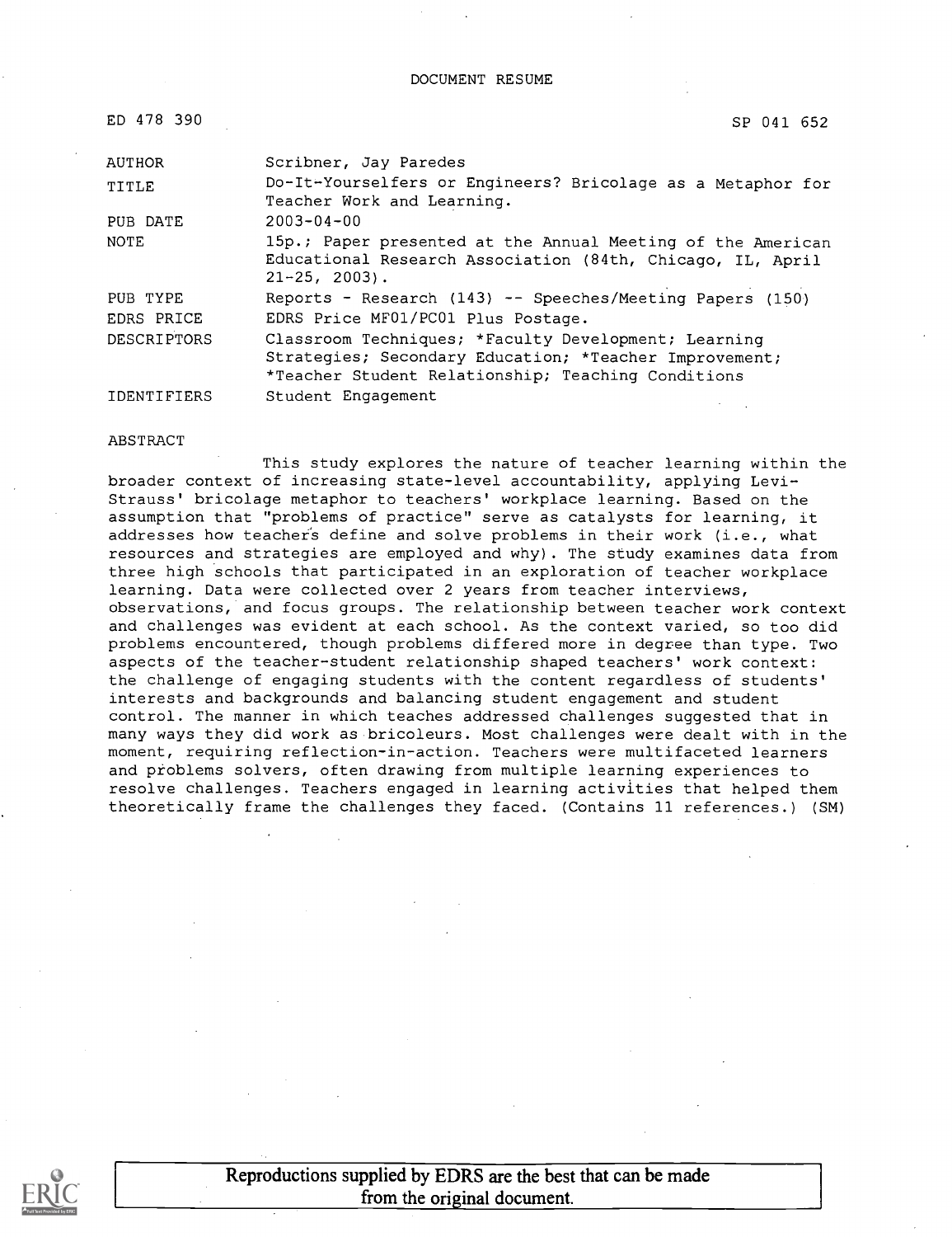#### RUNNING HEAD: Do-it-yourselfers or Engineers?

Do-It-Yourselfers or Engineers?: Bricolage as a Metaphor for Teacher Work and Learning

> Jay Paredes Scribner University of Missouri-Columbia

> > 202 Hill Hall Columbia, MO 65211

scribnerj@missouri.edu

PERMISSION TO REPRODUCE AND DISSEMINATE THIS MATERIAL HAS BEEN GRANTED BY

Parades Scribnan

TO THE EDUCATIONAL RESOURCES INFORMATION CENTER (ERIC)

 $\overline{a}$ 

1

 $\overline{\mathbf{o}}$ 

 $\overline{S}$ 

U.S. DEPARTMENT OF EDUCATION<br>Office of Educational Research and Improvement<br>EDUCATIONAL RESOURCES INFORMATION CENTER (ERIC)

- This document has been reproduced as received from the person or organization originating it.
- Minor changes have been made to improve reproduction quality.

Points of view or opinions stated in this document do not necessarily represent official OERI position or policy.

Paper presented at the American Educational Research Association annual meeting, Chicago, IL, April 21-25, 2003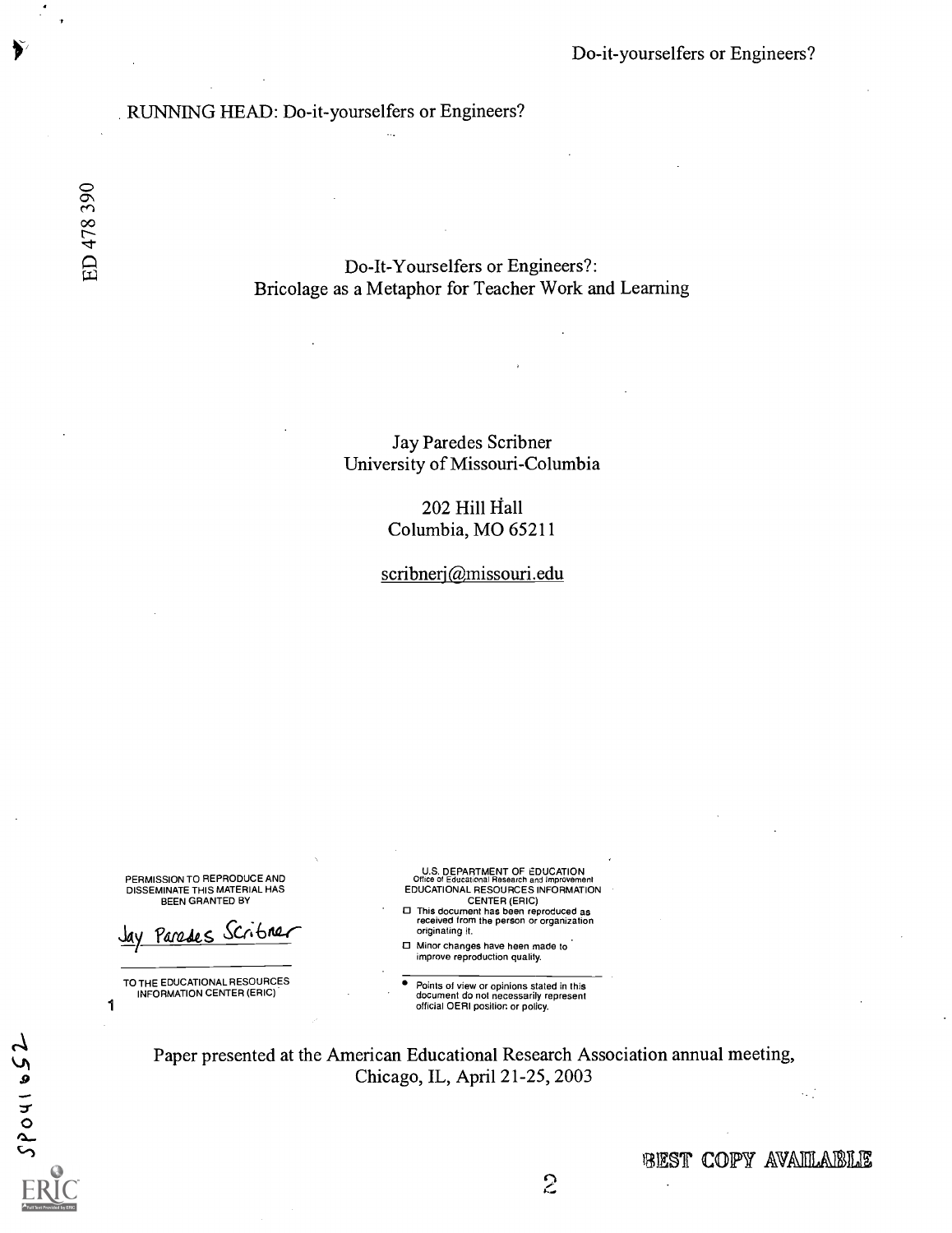## Do-It-Yourselfers or Engineers?: Bricolage as a Metaphor for Teacher Work and Learning

The "how" and "what" of teacher learning has been the subject of debate in policymaker and practitioner circles for at least the past decade. Recently, scholars have argued that teacher learning should focus on closing the gap between teachers' knowledge and student performance goals (Hawley & Valli, 1999), strengthening teachers' understanding of the connections between content and students' thinking (Thompson & Zeuli, 1999), and creating a tighter organizational fit between teacher learning activities and teacher work (Little, 1999). Others have argued for the importance of understanding the relationship between the nature of teacher work and teacher learning (Grant & Sleeter, 1987; Scribner, 1999). Inherent in the scholarship on teaching—and more specifically teacher learning—is the tension between teachers-as-craftspeople and teachers-as-technicians. Current trends at the state and federal levels in the US suggest that those who judge teachers and their work increasingly view teaching as a scientific i.e., technical—endeavor.

The purpose of this study is to explore the nature of teacher learning within the broader context of increasing accountability from the state level. Specifically, the paper applies Levi-Strauss' bricolage metaphor to teachers' workplace learning and explores the teachers-as-bricoleur/engineer dichotomy. Based on the assumption that "problems of practice" serve as catalysts for learning, the following research questions were addressed:

- 1) How do teachers define "problems of practice" in their work?
- 2) How do teachers go about solving these problems of practice (e.g., what resources and strategies are employed and how)?

The discussion section addresses the question: Given how teachers perceive of and address problems of practice, what implications for policies and practices for teacher learning should be considered within the context of increased emphasis on teacher quality and measurable student outcomes?

### Theoretical Framework

Teacher workplace learning is a complex notion and a difficult phenomenon to isolate and study. Others have evaluated professional development programs as a way to examine teacher learning, others have examined on the job learning, and still others have speculated on the roles of various organizations (districts and schools) and educational leaders (superintendent and principals) play in the teacher learning process. The present study emerges from a research program that has been exploring the relationship between the context of teacher work and teacher learning for several reasons.

Scribner (1999, 2003) has asserted that teacher work influences in important ways how teachers learn. The hot action of teacher work compels teachers to focus on and favor certain learning activities to the exclusion (or at least tolerance) of others. In fact, the nature of teachers' work across rural, urban and suburban contexts seems to force

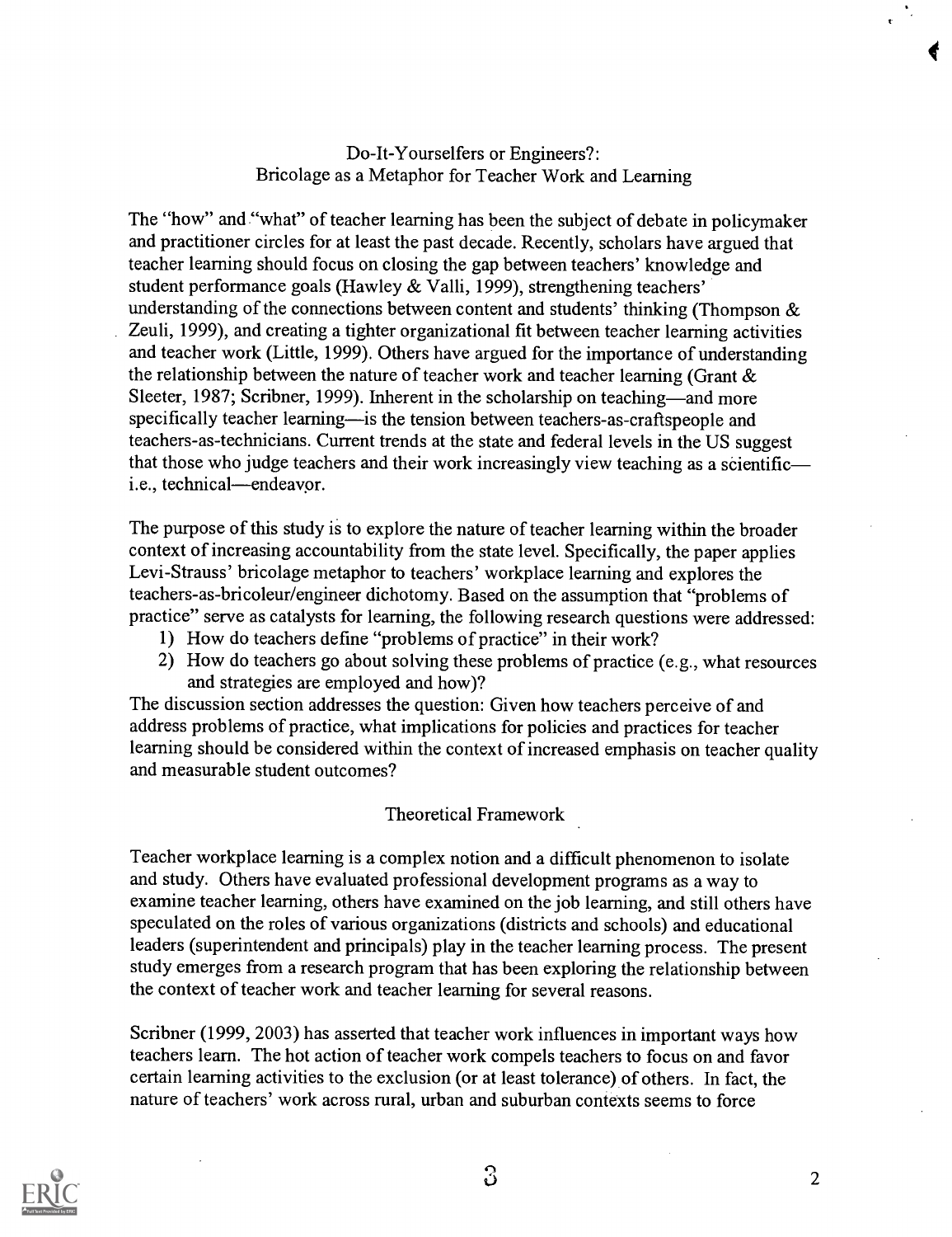teachers to rely primarily on learning through individual and isolated experiences and intermittent interactions with select colleagues—this even in schools claiming to be professional learning communities. In fact, creating workplace communities in which teachers truly feel free to open themselves up to critique by other professionals has been intermittent and dubious at best (Scribner, Hager & Madrone 2001). In spite of these challenges to learning, teachers do learn, their students learn, and problems of practice are often resolved, leading to improved learning environments, at least within the confines of the classroom.

This notion is supported by research that has shown that teachers' work context is primarily defined by a tripartite relationship between teacher, student and subject matter (Scribner, 2003). In short, students and subject matter serve as catalysts for teacher learning. The question remains, however, how do teachers respond to the catalyst? It is with this thought in mind that we turn our attention to the "bricolage" metaphor. Levi-Strauss (Levi-Strauss, 1966) introduced the concept of bricolage as the art of creating with what is at hand. The bricoleur is a do-it-yourselfer who does not look for (or does not have available) new tools to address a project, but rather uses what he or she already has available. Thus, the bricoleur practices a combinatorial art, constantly arranging and rearranging available materials and resources. The bricoleurs "tools" are collected not with some specific use in mind but with the hope that one day they will be useful. Thus, the bricoleur's means are the direct result of past experience, and those means are heterogeneous and finite. The bricoleur's means are heterogeneous because each element (i.e., tool) has a variety of uses, and they are finite because she does not, except by chance, add to her "tool kit." In other words, the bricoleur's response to the task at hand is limited to a rearrangement of the existing means (Hatton, 1989).

Levi-Strauss contrasts the bricoleur with the engineer. As opposed to working with images and understandings that are linked to past experience, engineers work with concepts that are "transparent to reality" (Wiseman & Groves, 2000). The engineer is concerned with concepts, working from plans and anxious to get the structure right (Caws, 1970). That is, the engineer is "always trying to make his way out of and go beyond the constraints imposed by a particular state of civilization while the 'bricoleur' by inclination or necessity always remains within them" (Levi-Strauss, 1966, p. 19). Mercel (1998) distinguishes the engineer as a professional who is project driven. As such, the engineer seeks the systematic transformation of her surroundings based on rigorous methods that are grounded in theoretical knowledge. Furthermore, the elements the engineer utilizes are generally specific, predictable, and available in the necessary form (i.e., they are in their intended state).

So, whereas the bricoleur works with what is immediately available and acquires new knowledge by happenstance, Levi-Strauss theorizes that the engineer is on a quest to develop new tools (e.g., concepts and theories) to solve problems. But the bricoleur "does not have a framework of a coherent project" (Mercel, 1998, p. 145). As Mercel states, for the bricoleurs it is always a question of an occasional, limited intervention". (p. 149). In addition, the bricoleur's work does not require a specific [i.e., professional] knowledge, and the materials used are not specific as the bricoleur reuses and modifies the use of the



4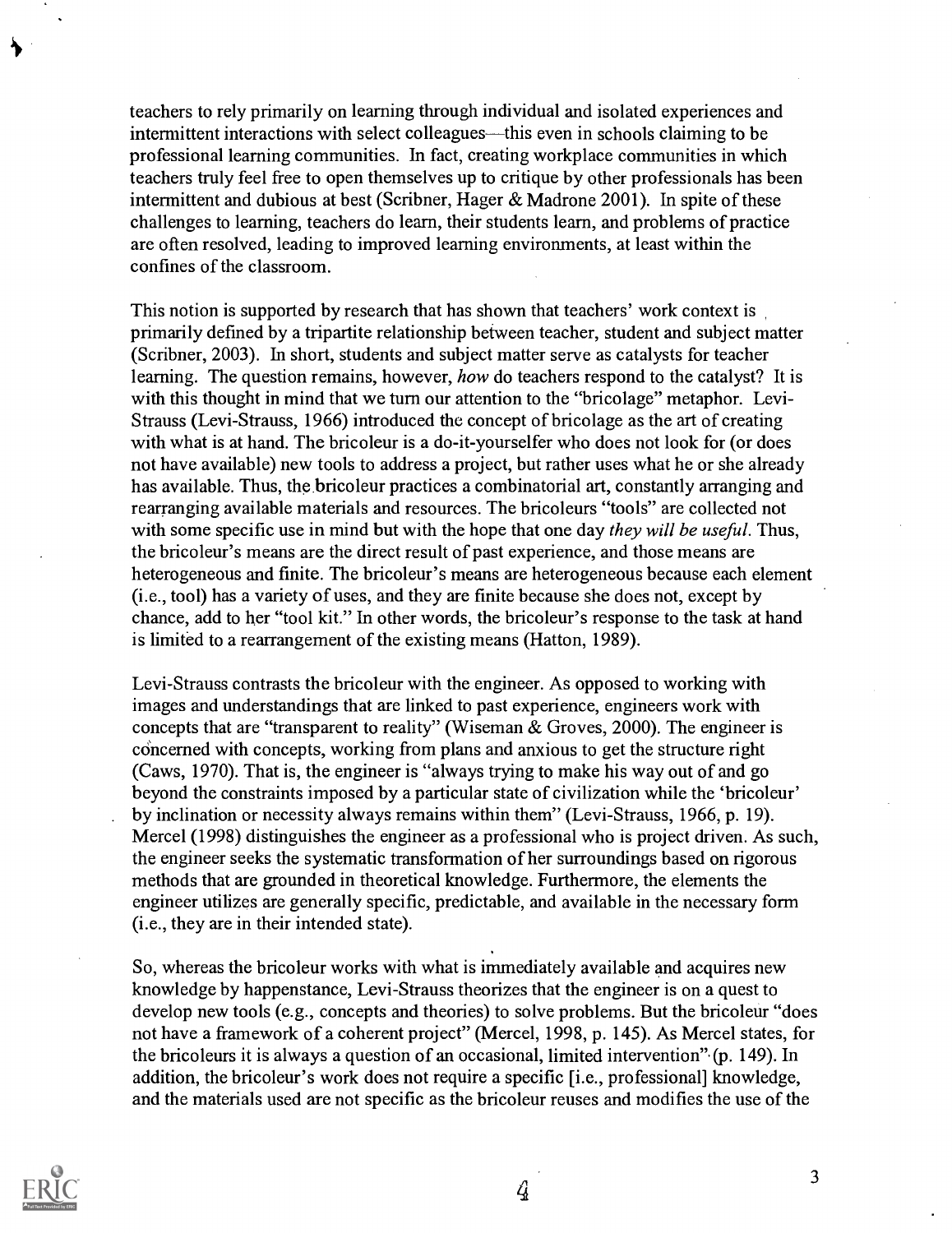materials he finds, which were often meant for purposes other than their ultimate use. Finally, the results of the bricoleurs work are uncertain, never identical, and thus difficult to reproduce. As Caws (1970) puts it: "the bricoleur is a handyman, the tinkerer, who gets surprising practical results from the most unlikely material" (p. 202). In light of these definitions, however, it is important to consider that bricoleurs and engineers represent problem-solvers, not on a hierarchy, but on two separate paths (Mercel, 1998).

Weick (2001) and others (Harper, 1987) have argued favorably for the attributes of bricolage. Applying the metaphor to organizations, Weick argued that bricoleurs have an advantage over engineers because whereas engineers take on only those projects for which they have the necessary raw materials and resources, bricoleurs are limited only by their own creativity. Harper (1987) argued that the bricoleur's creativity stemmed from continual considering and reconsidering, "always with a view to what is available, what is at hand" (p. 74, emphasis in original).

#### **Methods**

As part of a larger study that explored teacher workplace learning in nine high schools, the present study examines teacher data from a subset of three high schools in one midsized city (population 90,000). The school districts student population was approximately 16,850. High schools from the same district were selected to achieve a variety of school contexts, but to also maintain some broader organizational consistency. Two of the high schools were large comprehensive high schools (student populations of 3,000 and 1,700). The third high school was an alternative school with 250 students. Data collection and analysis occurred over two academic years and involved several stages. Using in-depth interviews, data were collected from 26 teachers (from a variety of subject areas, but primarily including core academic subjects and the fine arts). Ten teachers from each of the larger high schools and 6 from the alternative high school were studied. Teachers were purposively selected for representation across content areas, years of teaching experience, and gender. Teachers from core academic areas were selected because these are the subjects tested in the state's accountability program. Teacher interviews focused on teachers' perceptions of their work environments and their learning and problem solving strategies. Interviews lasted from 45 minutes to 2 hours. Third, observations of teachers at work and in learning activities were also conducted. In each school 2 of the interviewed teachers were shadowed for 3 days each; impromptu interviews occurred with these teachers throughout shadowing to explore teachers thinking. Finally, informed by individual interviews and observations, one focus group interview with previously interviewed teachers was conducted at each school to further explore emerging propositions.

#### Findings

#### The Context of Problems

The relationship between teacher work context and the challenges teachers faced was evident at each school. As the context of each school varied, so too did the problems that



 $5 \hspace{2.5cm}$  4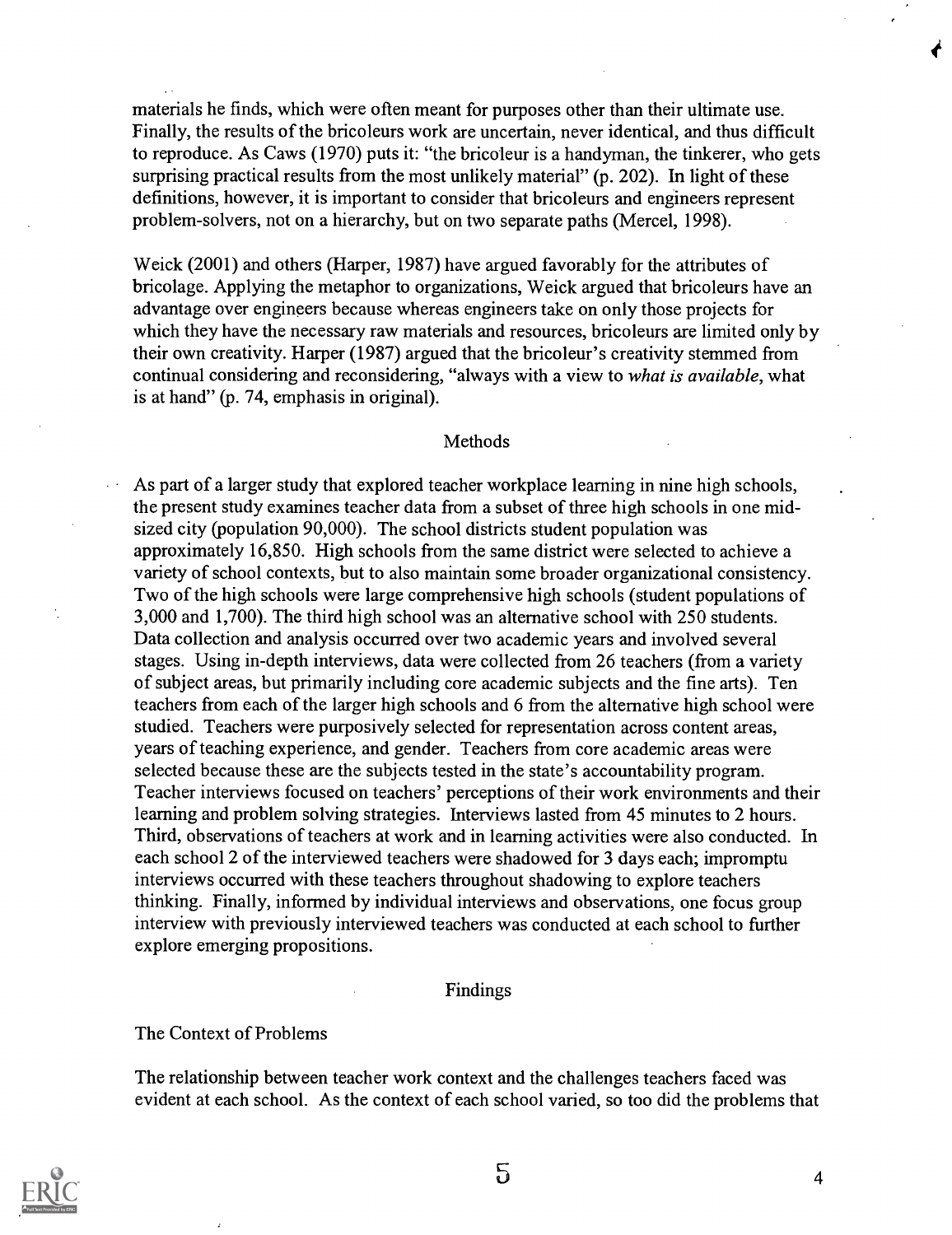manifested themselves to teachers. However, these problems differed in degree more than in type. Challenges emerged to teacher practice within a context that was bounded by teachers' relationships with students and their content knowledge (Scribner, 2003). Thus, it was the relationship between teachers and students that was the defining .characteristic of teacher work context and contributed to perception of teachers as bricoleurs. By being so firmly situated (and isolated) in their primary work context, teachers problem solve with little opportunity to distance themselves from the challenges they face. Therefore, the learning strategies chosen tend to focus on the most immediate sources and opportunities (Scribner, 1999). In the sections that follow, we will see how teachers primarily acted as bricoleurs, but at times showed evidence of approaching problems as would an engineer.

Clearly, schools possess their own contexts in spite of strands of organizational culture that run through districts. These differences in school context illustrated how context shapes what exactly is a problem of practice. In spite of the varying contexts across each case study school, some elements of context remained fairly constant. Commonalities across schools were two-fold. First, the teacher-student relationship presented opportunities and challenges to teachers. Second, contexts varied teacher by teacher (within and between schools), as the challenges teachers faced required teachers to draw on specific knowledge and skills. The extent to which teachers had the skills and knowledge to confront challenges determined 1) how they saw and interpreted their context, and 2) and their strategies for problem solving. In short, both of these points suggest that teachers—and thus their knowledge and skill—are inextricably linked to their contexts, and therefore, teachers draw on what they have to deal with issues that they face.

While other studies that explore the context of teacher work have developed broader descriptions of context, the focus on problems and problem solving in the present study led to a much narrower definition. In this regard, the teacher-student relationship is the defining characteristic of context. In particular, the data showed that two aspects of this relationship shaped teachers work context: 1) the challenge of engaging students with the content regardless of students' interests, background, etc. and 2) balancing student engagement and student control (i.e., classroom management).

#### The work of engaging students

Perhaps surprisingly, these high school teachers first and foremost were concerned not with delivering content, but with connecting with their students. Furthermore, to the extent that the teacher-student relationship posed a problem to effective practice, teachers described it as their problem to solve, not a problem to project on students. Several teachers described this approach to their work as a continuing journey, one that began "teaching stuff to students" but that had evolved into "teaching students stuff."

I got into teaching thinking—probably like most people have been conditioned to by their experience as a learner—that teachers teach stuff to students. And I have learned that really it's teachers teaching students stuff. We don't really get trained

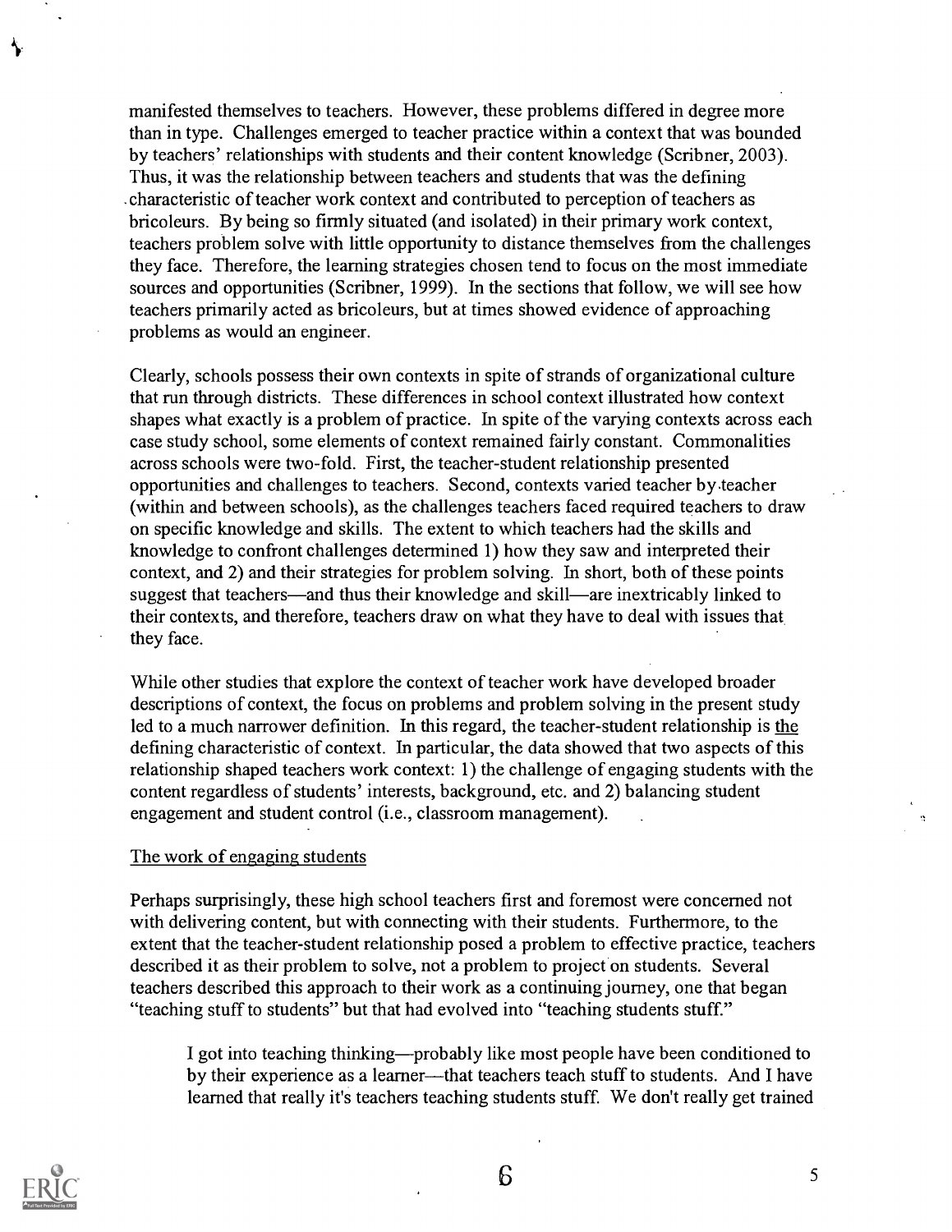very much as high school teachers on how to teach students; we get trained on how to teach stuff. And that's a terrible problem.

I: So what does it mean to you to teach students?

It means that you cannot start any instructional session or even any planning for an instructional assignment predicated just on the content that the class is supposed to be about. That it has to start out a little bit with that, and you have to know enough about that to be able to make good decisions about what's worthwhile as a context for learning from the content that you're supposed to be using. Then you have to see whom your clientele is and what you're supposed to accomplish with those students. Because the content is going nowhere. It's only the students that are going somewhere if you can help them with that.

An English teacher described how students are the focal point and her challenge is to develop efforts are concentrated on developing strategies and approaches to engage her students with the content:

Well, probably, there's more of an emphasis on pedagogy, as far as my own learning, and that is how to deliver that same old thing—and really it's the same old thing that I tried to deliver long ago. It's still reading, and it's still thinking, and it's still writing. It's all those things, and in some cases, it's some of the same works, but I think it's how we deal with delivering that to contemporary students. And I'm not one who thinks students have changed all that much, although I do think there is a difference in students now than when I began. But I think that our emphasis is on different things and strategies and discussing things, and there's a huge emphasis on group work, for example. And I'm interested in those sorts of things, on how we can get more out of our students, how we can communicate better with our students. I think there's more of an emphasis on the student as an individual than there was.

While teachers defined context narrowly, this did not mean that they oversimplified the concept. Teachers, unlike many of their critics, see a complex, multi-faceted and multilayered context. By acknowledging the diversity of learners in their charge, teachers complicate the context of teacher work enormously and greatly increase the knowledge and skills teachers need to connect with and nurture the development of myriad students. Furthermore complicating their context, teachers were equally concerned with social aspects of student development. Unlike the constant din of conversation surrounding achievement, test scores and accountability, teachers were in a constant state of learning to address the social, as well as the cognitive, learning needs of students. As one teacher eloquently put it. "I tend to see myself as a traffic cop and these kids are going through a real dangerous intersection [in their lives]."

Another English teacher stated:

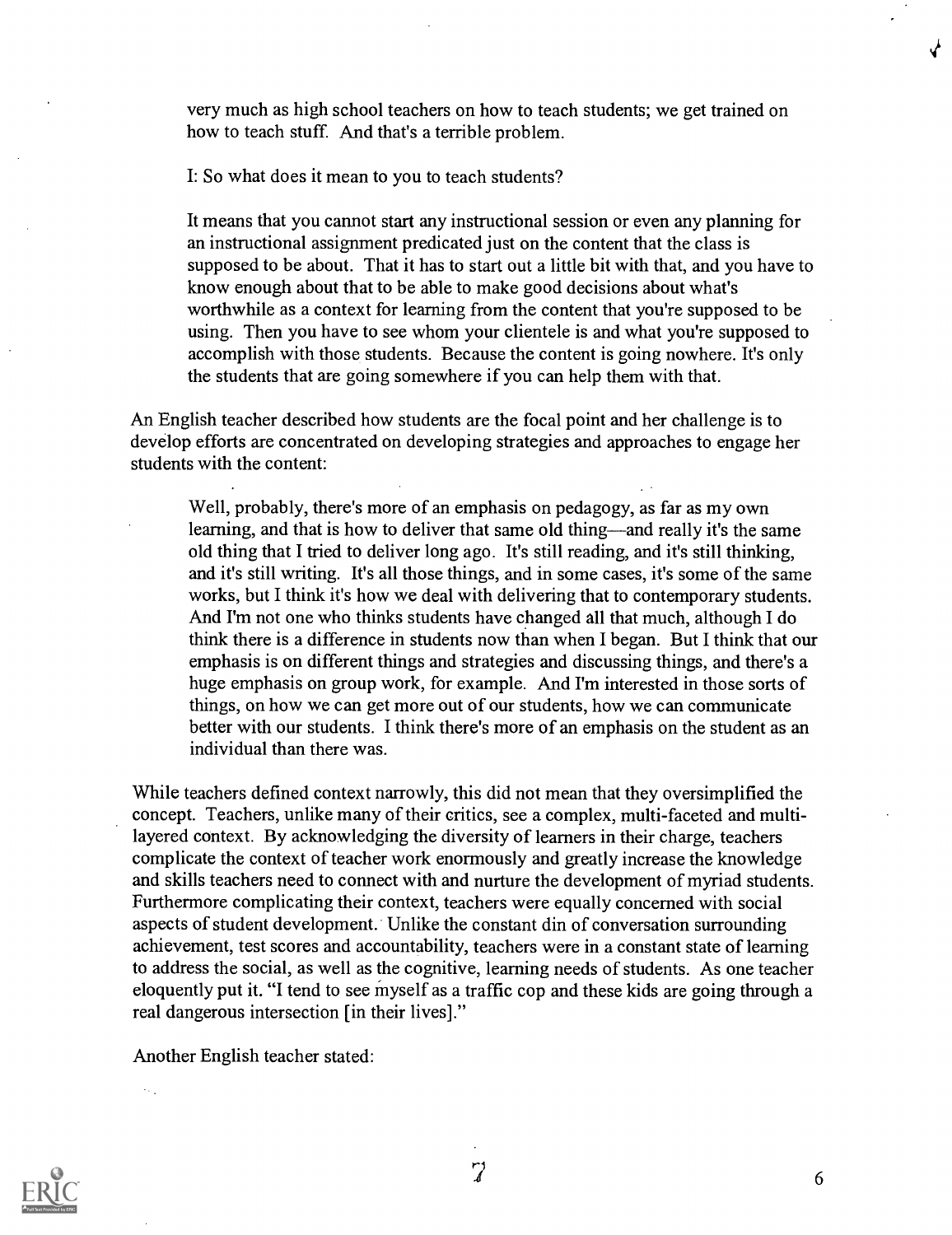I know my students; I make the effort. You're not always successful. Sometimes it comes back a year or two later. The kid that was a little butthead and you can't work it out you have this personality thing and then they come back and they're your star student, or they come and visit you for years after they graduate when there was a point you never wanted to see them again.

#### Balancing student engagement and control

The second defining feature of this teacher-student relationship was addressing the challenges posed by classroom management. Teachers at all three schools discussed the problem that maintaining classroom discipline posed to them, especially in light of their efforts to connect with students. For most teachers at each of the case study schools, classroom management arose as a result of the broad diversity of learners. One teacher described the importance of connecting with students first in order manage students in the classroom, "I have a pretty firm basis as far as discipline issues. If a student feels connected with something, basically me, it's really difficult to go on with anything in the classroom that's meaningful."

A social studies teacher at another high school described the culture of his school to students and the attempts made to treat students like "emerging adults":

Well, it's complicated, so I don't know if I can explain it. The whole business about tardies. Every year that I've been here we have this fairly lax—in the eyes of some people—there have been those who teach here that are just driving everybody else nuts about kids being in class on time. And for years, that used to come up in summer staff retreats. And finally we stopped having retreats, because a lot of us stopped going because we didn't want to listen to certain people bitch about tardies or about cutting kids hands off, figuratively-speaking, for this infraction or that infraction....So we have a lot of pressure to create more rules about tardies. And so this year, for the first time since I've been here, we initiated and we adopted it last spring, a policy where basically you're going to get the loss of your unassigned time. That that's going to be deprived from you on a sliding scale for disciplinary infractions about truancy or about tardies or whatever, that you're going to lose your unassigned time, either for a certain number of days or maybe for the entire school year if it's a repetitive infraction. And that there's no negotiation here. If it happens, we cut your hand off one knuckle at a time. And that is very different than the policy that we've had before.

While teachers across schools described their efforts to connect with students as an antecedent condition to teaching, learning, and classroom management, the context of the alternative high school revealed some additional challenges facing those teachers. As a math teacher new to the school stated:

Classroom management was the first obvious challenge that just blew me away in the beginning. And it still is.... It's so different here than my student teaching experience. Nothing is the same here; everything I learned in college was



7

a ji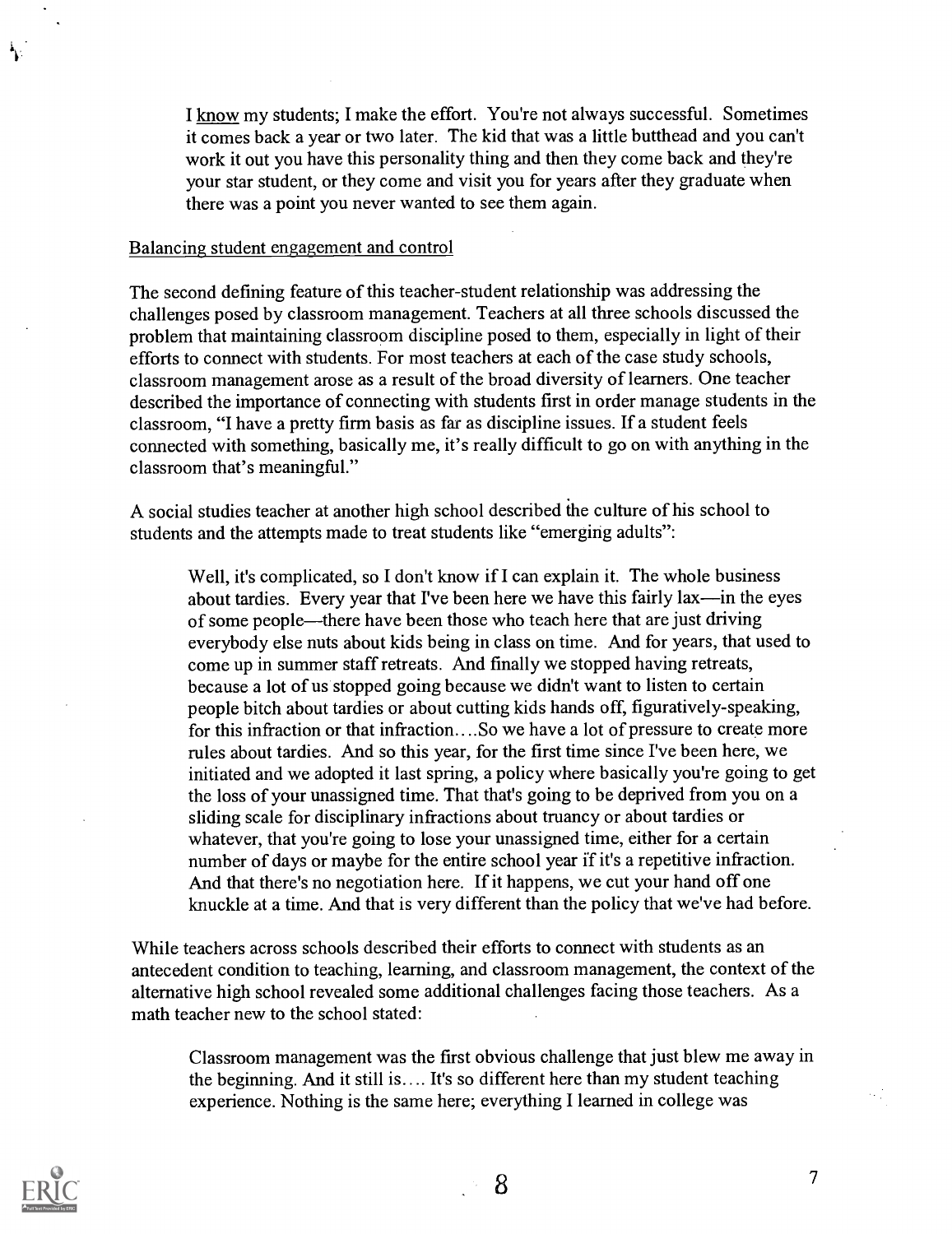completely out the window when I came here. The rules just didn't apply. So, basically, I've had to learn everything all over again and completely change it to this particular school because it is so incredibly alternative.

He continued to describe the school's climate vis a vis classroom management and discipline:

Even classroom management is completely alternative here. [Students] are allowed to walk around whenever they need to. If they need to leave class because they're gonna blow up, they're welcome to do that. They have smoke breaks, the whole nine yards. So, I just had to watch other teachers. The traditional approach to classroom management's just not gonna fly. No. In fact, that has the negative effect, the opposite.

Another thematic difference between teachers at the two comprehensive high schools and the alternative high schools was the degree to which the alternative high school teachers described their role as impromptu counselors or social workers as a result of the challenges they and their students faced. A teacher at the alternative high school believed that teachers at the school had a handle on content knowledge, the organizational demands of running a school, but were often challenged to meet students' non-academic needs:

I think that we do a really good job of [teaching and running this school]. Our teachers work together to put together interdisciplinary units to talk about things that are of concern to them whether it be subject matter or discipline and behavior, so I don't really see that as a problem in their major content areas. I think they have the knowledge they need. Now as far as going into those areas of drug and alcohol abuse, dealing with the disruptive students, the gang related things, I think we need help there. And helping students with their careers.

### Defining problems of practice

Bricoleurs and engineers do not necessarily address different problems, but they do, according to our framework, address problems differently. Challenges to practice presented themselves in several different ways. As a phenomenon, problems of practice were often vexing in that their cause was uncertain and the solution less so. From day to day and month to month solutions to similar situations may or may not work. Yet, generally speaking, problems flowed out of the contextual characteristics described above. The range and nature of challenges to teacher practice shaped how teachers described and addressed those challenges.

Thus, while teachers knew that their primary challenge was to engage students and maintain some level of guided learning and control, the context—primarily manifested in the relationships between teachers and students—was constantly changing, making it difficult to address challenges that came up in any systematic way. The fluidity of teachers work context is unlike most situations facing other professions (e.g.,



 $\boldsymbol{d}$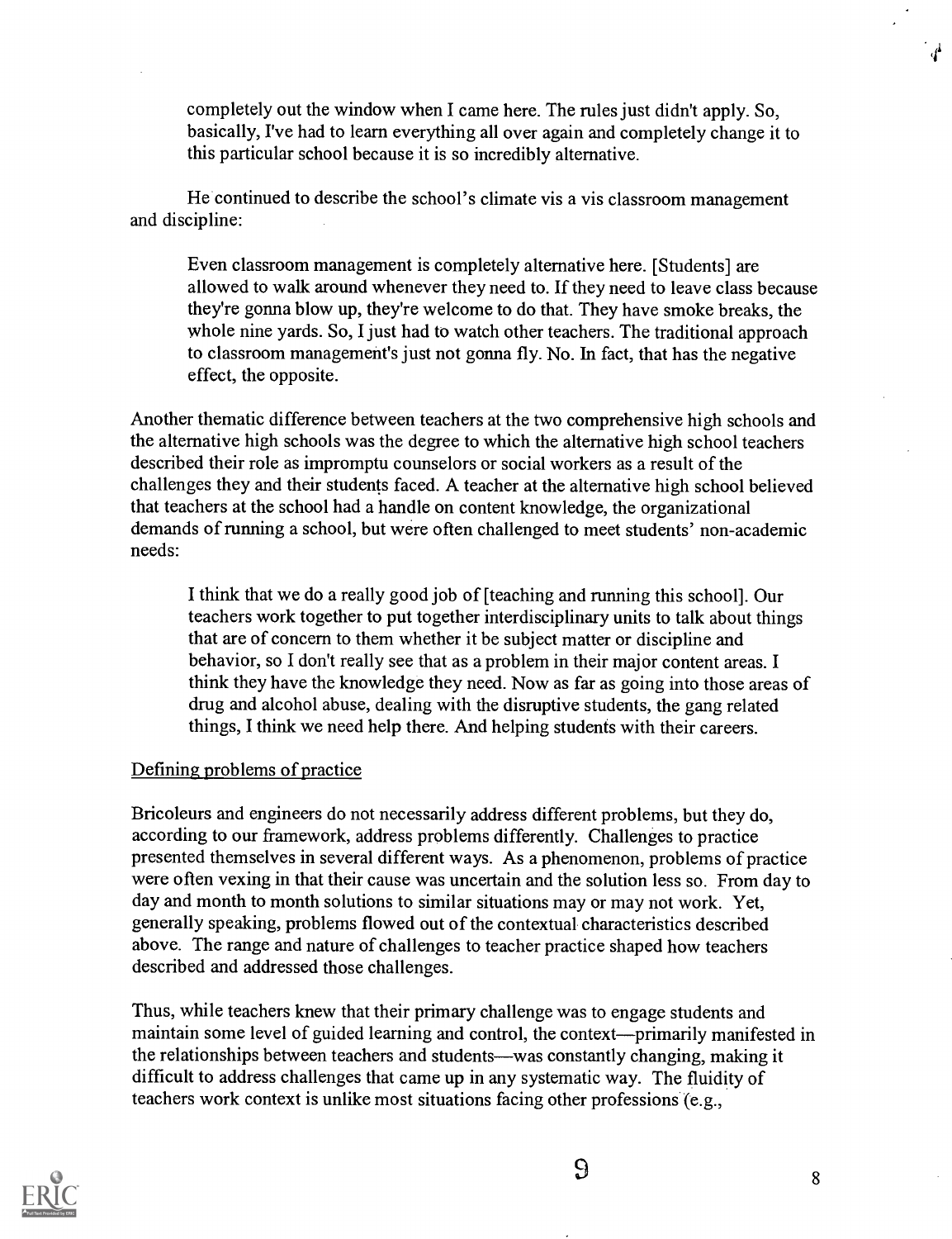engineering) where situations are typically better defined, more predictable, and relatively constant. As one teacher described, the challenges change with each group of students, even each student, on any given day:

And that's a different story every class period with every group of learners if you want to create a community of learners of which you are a part...and nobody knows exactly what that looks like on any given day. So there's a lot of ambiguity there, and you have to have a real repertoire of sensitivities and skills as well as content knowledge to be able to react appropriately and make use of what's put on the table for you in terms of the kids and where you are.

Across schools, however, teachers did talk differently about their contexts as they related to teacher-student relationship. For example, the challenge of maintaining learning environments in the classroom was a pervasive topic of conversation among teachers at the alternative high school. Data from the alternative high school was rife with immediate challenges to teachers' sense of efficacy. Teachers also described the challenge of how to maintain student engagement with such a wide range of student ability levels present in any one class. Not that teachers were successful, but the problems of achieving and maintaining student engagement with the material, addressing a broad diversity of learning abilities placed teacher problem solving in fairly continuous state of decision making in the hot action of teacher work. However, the extent to which teachers described the challenges of engaging students or managing the classroom differed by school. Data showed that the comprehensive high school teachers spent more time discussing their efforts to find ways of engaging all students. While the emphasis of data collected from alternative high school teachers focused more on classroom management challenges. For instance, the flavor of much of the conversations with teachers (especially after observations) was spent discussing how to motivate students who "were at their last stop" in public schools. A teacher from the alternative high school stated:

If they don't like the teacher, I don't care what the heck the method is, they're going to have a harder time responding, especially our kids. Now a teacher with a bland personality but with a great method I'm sure with advanced kids, that's fine, they learn in spite of the teacher.....They have different motivators. You have to find different ways to motivate them and it's not always pedagogy, it's personality and you hope that you mix the two.

Another teacher from one of the comprehensive high schools described the motivation challenge this way:

Well, again, with the different levels of students that you deal with, I think that has a lot to do with it. With one level of students, you are constantly having to improve yourself just with the knowledge base, so you can challenge that student more. On the other end of that spectrum, the techniques that are going to be necessary to motivate a student that is not highly motivated or that has a different

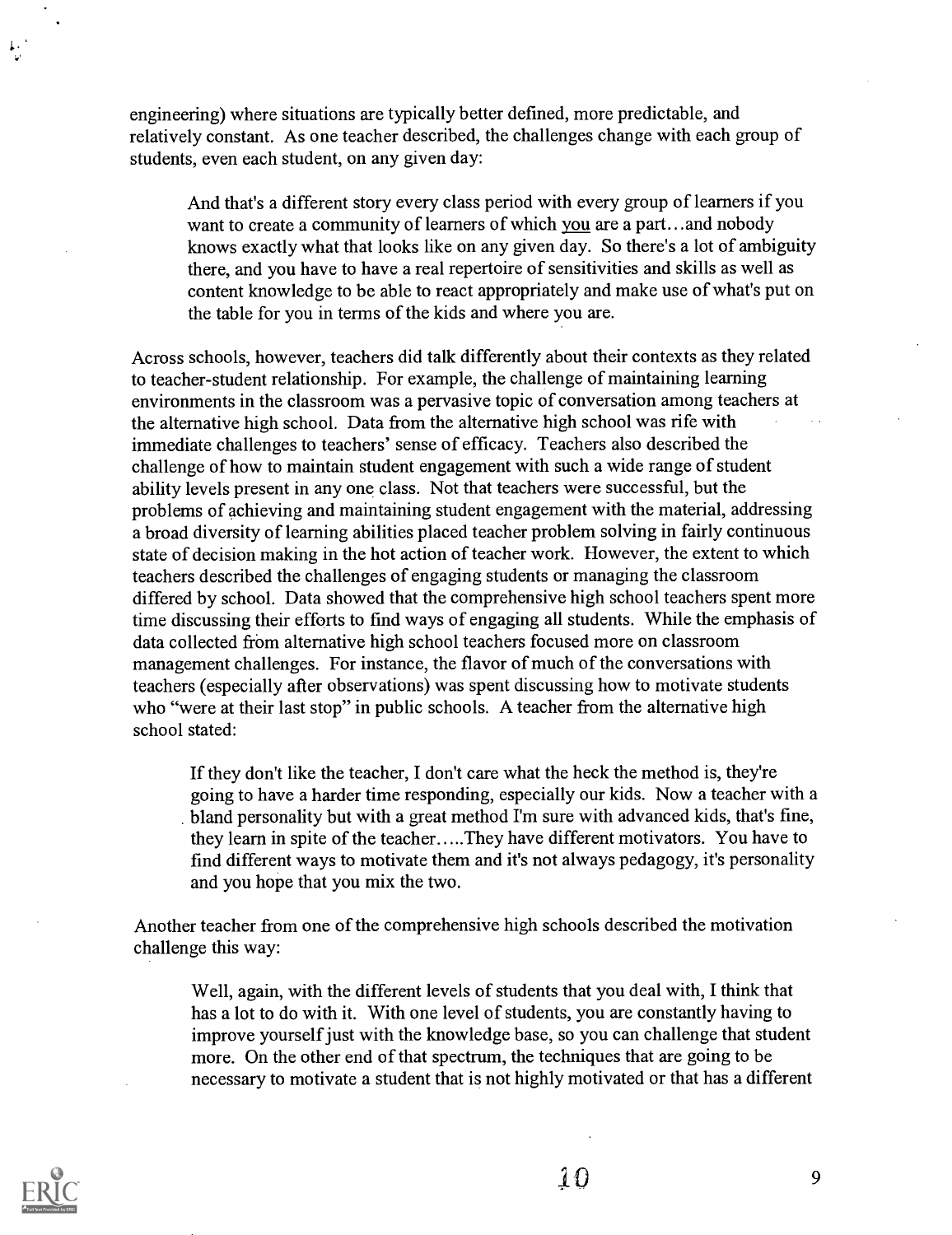learning style is certainly, well, how do you; you have two different approaches that you do there.

#### Learning Strategies

Combined with our understanding of how these teachers perceived of challenges to professional practice, the manner in which they addressed them suggested that in many ways they did work—at least most of the time—as bricoleurs. Data suggested that most challenges were dealt with in the moment, requiring at best reflection-in-action. Given that teachers and the challenges they faced were deeply embedded in the context of their work the opportunity for reflection and the acquisition of new "tools" or knowledge to address the challenge was not realistic. But data also showed that given these constraints teachers were multi-faceted learners and problem solvers often drawing from multiple learning experiences (both recent and distant past) to resolve these challenges.

As explained above, challenges to teacher practice presented themselves as acute (needing immediate attention), chronic (issues to be dealt with but not necessarily immediately), and anticipatory (not yet challenges $[CoE1]$ ). Teachers focused their learning on pedagogy, content, students and their culture, and ways of connecting these three learning foci. In dealing with acute and chronic challenges, teachers sought to learn in direct response to challenge. Thus, the learning typically was informal, localized, and reactive.

This approach to learning caused teachers to rely on certain learning strategies to the exclusion of others. In addition, the time sensitivity of most challenges caused teachers to seek the quickest and most accessible learning strategies—in other words to act as bricoleurs who must used what was at hand to solve a problem. They used a variety of sources to inform their teaching and address challenges they face. In response to immediate and chronic problems, teachers in this study—especially more novice teachers—described the use of an informal apprenticeship model in which they observed colleagues. Often, this type of observation was passive with little formal communication and reflection occurring between teachers. Teachers described the application of knowledge gained through trial and error as a more common problem solving approach.

Some teachers also experienced active learning through sharing with colleagues. In one school in particular, several of the participating teachers were observed working in content areas teams where information about acute challenges. was shared on a regular basis and strategies for problem resolution were shared. In spite of team structures at other schools, less time was spent in these meetings and less specific, student focused information appeared to be shared. Another problem solving strategy was to rely on past experience as a guide to how to address present situations. The primary way that teachers addressed challenges to their practice was through informal learning. Much of this learning took place alone, through passive observation, and through informal (often chance) interactions with colleagues. Occasionally, teachers described formal learning settings and activities as a useful means for addressing challenges to their practice.

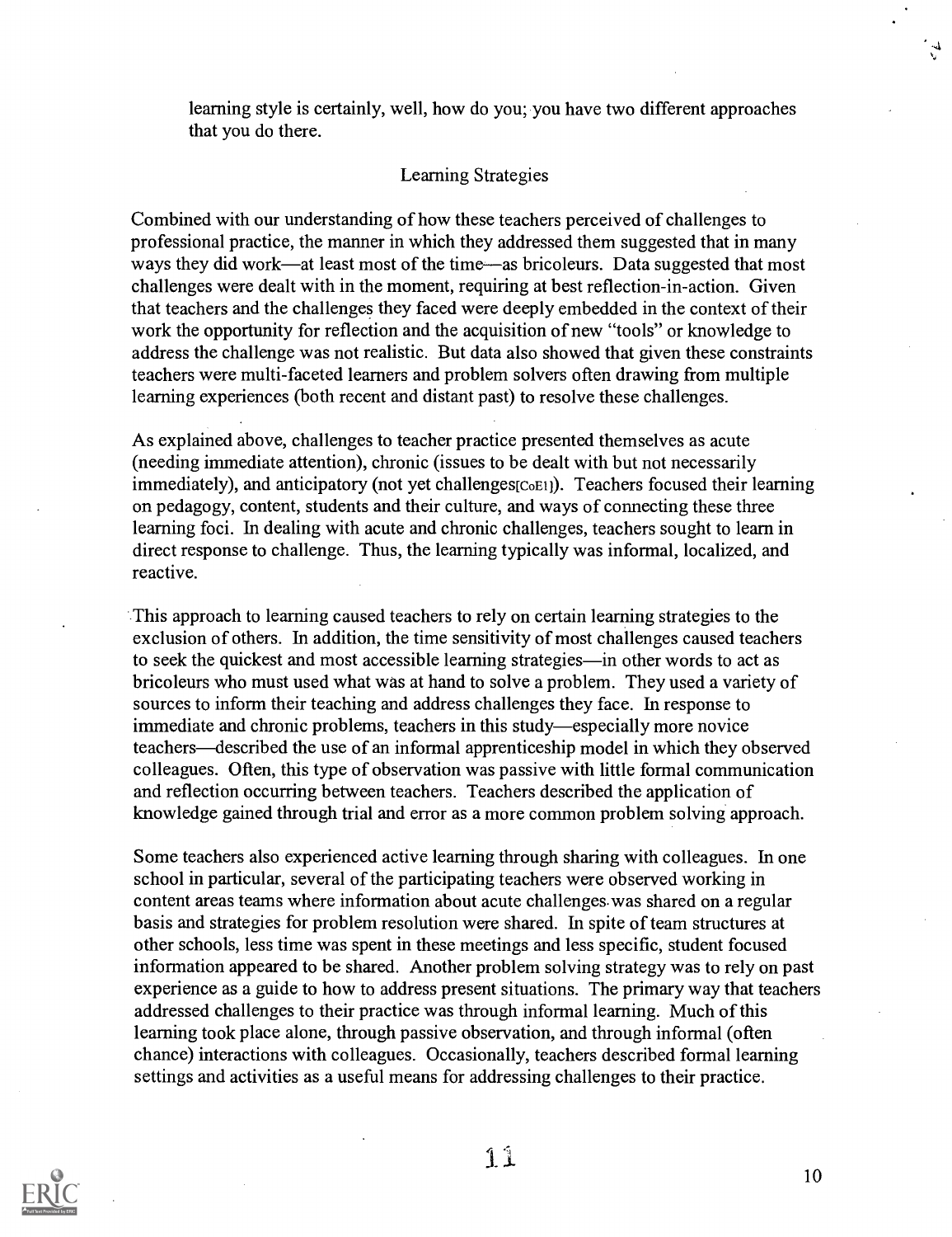In response to anticipated challenges teachers engaged in much more methodical knowledge-building activities for more general purposes. In a sense, they warehoused information—again focusing primarily on issues related to pedagogy, content, and students in general. The knowledge, skills, and information gathered were done so in order to improve their ability to address unforeseen challenges and to better understand their context defined primarily through teacher-student relationships. This approach to problem solving—strengthening one's capacity to address unforeseen problems—focused on the accumulation of both procedural and declarative knowledge.

Interestingly, similar to our description of the engineering approach to problems, teachers engaged in learning activities that assisted them in theoretically framing the challenges they faced. For instance, in contrast to their own assumptions that they preferred practical knowledge to declarative knowledge, teachers spent a considerable amount of time reading theory and research on issues related to pedagogy as it related to teaching specific content and classroom management. For example, many teachers described reading in areas directly related to content and to some extent pedagogy. Several teachers, especially social studies and teachers of literature spent their time building their knowledge base through reading literature, leading newspapers, and academic journals. In this realm of knowledge and skill building teachers tend to speak of their learning in more reflective terms. The following comment exemplifies this idea. This teacher showed a bricoleur-in-action as she described how she read the New Yorker on the chance she might find something applicable to her teaching. As she stated, she "reads things that don't have very much to do with my teaching...because you never really know when there's going to be some relation to that":

Well, partly, just by keeping up with things. And I read the New Yorker largely because it's an example of discipline. It's deep writing. The topic is in-depth, and it's what I want my students to strive for. And I'll bring those to school when I'm finished with them, and they like to read those. And I just like to have them be exposed to that sort of magazine. Newspaper, mostly just keeping up on what's going on. And I have used the editorial pages many times for examples of persuasive writing or not, opinionated pieces, the viewpoint pieces and that sort of thing. We discuss that particularly in the composition class.

Teachers described a careful splicing and pruning of knowledge from various sources as that knowledge needed to be revised and corrected. They often described reading out of their field and reading primary sources of "giants" in their disciplines. As one teacher explained, he did this in order to meet the needs of his students as they too struggled with the content. Interestingly, teachers in the fine arts also described deepening their understandings of their subject areas, but they described the actually practice of the medium in an effort to strengthen their skills.

Whether learning is focused on an immediate challenge or a chronic problem, teachers described a process that relied on multiple sources to build knowledge and skills. The sources varied depending on individual teacher context and experience and the resources available at any given moment. In short, the learning was often serendipitous and

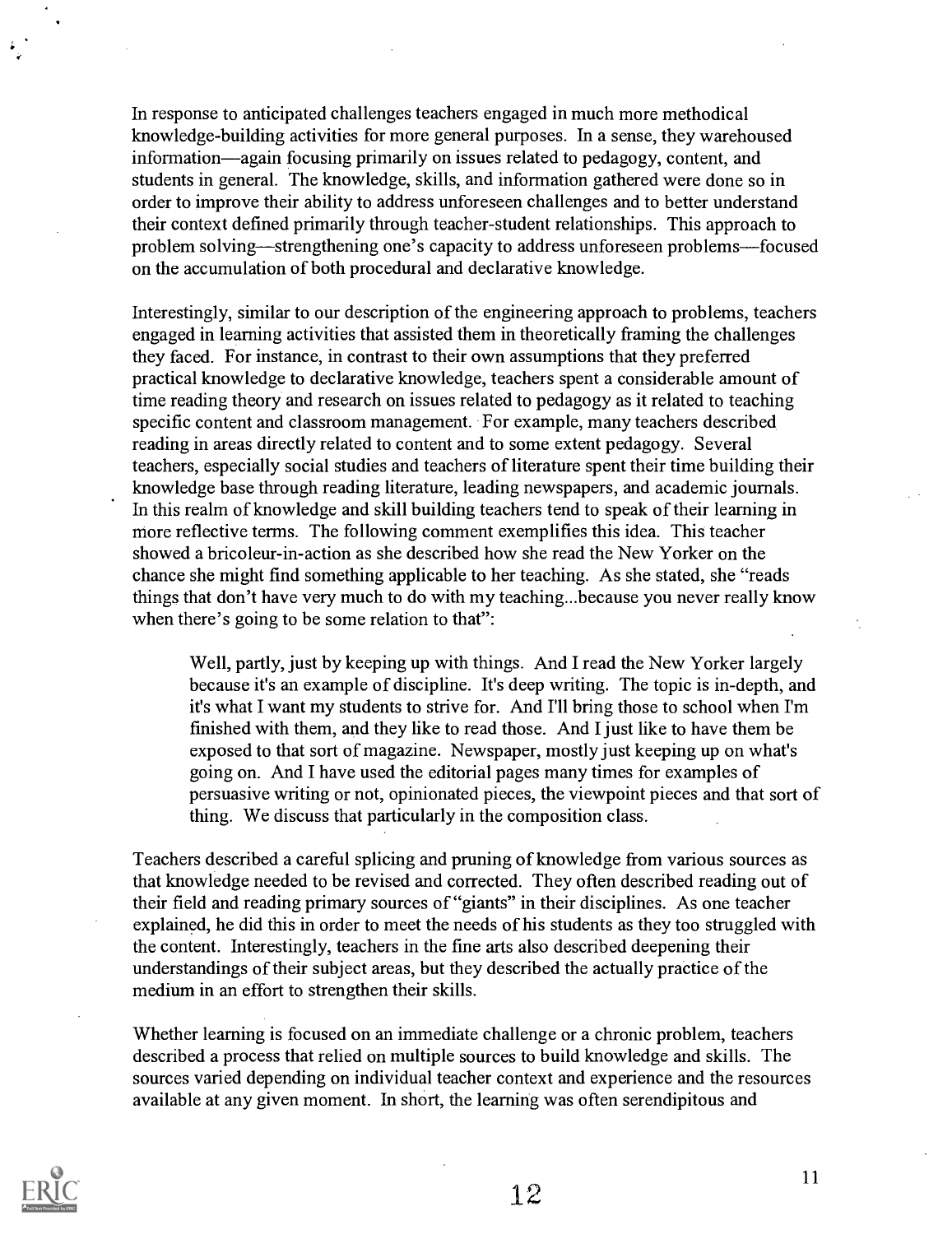opportunistic. For example, this teacher described how she and her colleagues made use of elements of past reform efforts:

Here in an alternative setting, we tried it all, we tried outcome based, we tried a lot of that type of thing. We tried outcome based, our school went to outcome based, seven or eight years ago, we decided that wasn't the best thing for us. However, any good teacher uses a lot of the principles of outcome based just in their everyday or every unit teaching they should use outcome-based principles. So we didn't go as a wholehearted philosophy, though, but I think that we use a lot of the principles even now. However, I think we have a little more rational way of going about it.

The above comment suggested that teachers assimilate various learning strategies, melding together past experiences to address current problems. Teachers are in a constant state of transforming knowledge to make that knowledge relevant to their context. They keep bits of things that work and throw out what doesn't (maybe they tuck it away somewhere instead of throwing it out).

Another teacher described how she collected information and tools for teaching throughout her career, each step assessing, pruning and splicing ideas, as she found what works best for her students:

There are always some little short tidbits, I guess you'd say, or suggestions that I have picked up and used. One that comes to mind was an idea about portfolio assessment.... I use an alternative assessment. And there are all different kinds of ways to do that. I'm still working on how to configure that particular kind of assessment for kids. And there have been some practical ideas on which things work best with that.

Another teacher provided an example of the bricoleur-in-action. In this quote is would seem that it's not the problem that is perplexing, but the solution that is illusive and leads to a lack of confidence:

It depends on where I'm seeing a problem. If I'm having problems with a student with discipline, and I see an article that's about discipline, then I would probably read that and try to apply some of it. If I'm worrying about how I'm teaching writing, if I'm doing the most effective job, then I start looking for articles about writing, and that's sort of what, that's where I am in my teaching, usually that dictates what I choose to read, and it's usually it's what I need to help my classroom be better.

In each of these examples teachers were engaged in a process of pruning and splicing knowledge and skills from various experiences (learning experiences, work experiences, etc) to form a knowledge base to solve problems.

#### SIGNIFICANCE OF THE STUDY



 $\sim 2$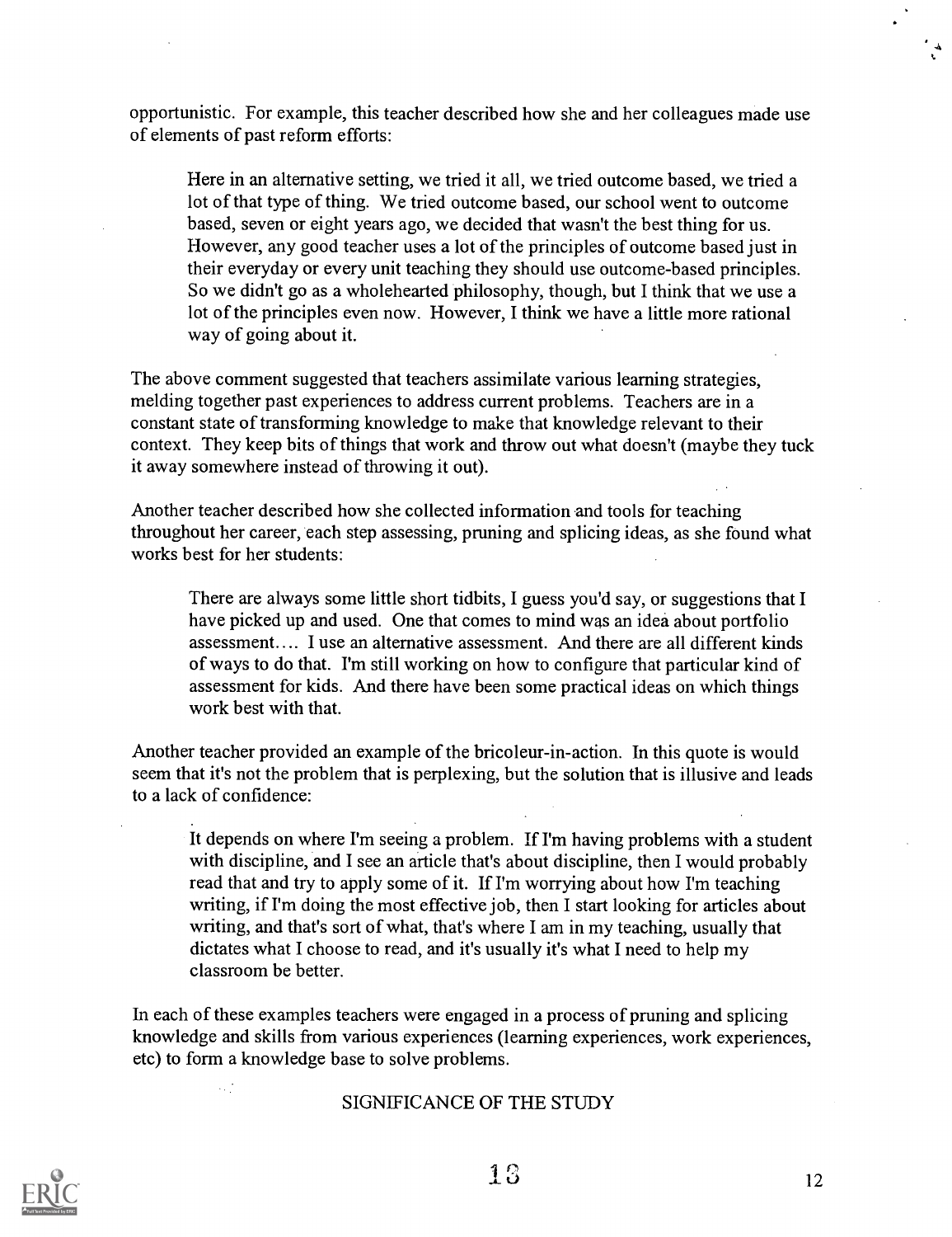If not false, the findings from this study suggest that the bricoleur/engineer dichotomy may be oversimplified as it relates to teacher learning and problem solving. Teachers indeed do act as bricoleurs in many cases as they confront problems that are deeply embedded in the context in which they work. However, problems also present themselves as chronic or anticipated issues to resolve. In these cases teachers engage in learning activities that suggest a more detached, theoretically grounded approach to learning.

محجات

In cases in which teachers act as bricoleurs, they address problems of practice within the hot action (Eraut, 1994) of the classroom using the "science of the concrete" (Harper, 1987; Wiseman & Groves, 2000) the they have perfected (or improved upon) through experience. That is, teachers survive by "adapting the bricoles [i.e., odds and ends] of the world" (Harper, p. 74). Thus, Levi-Strauss' bricolage metaphor is a useful way challenging emergent notions of teacher quality that arise out of accountability programs at state and local levels that presume teachers need to change in order that students might meet, "proficient" levels, but are not quite certain how teachers should change. However, it is important to note that it is the nature of the problem that seems to determine how teachers work to solve it, not vice versa. When practical, teachers do expand their "toolbox" by extending outside their existing knowledge base bringing in knowledge and concepts from outside the boundaries of their context.

By examining teacher learning explicitly through problems of practice, several implications for the practice of teacher learning in schools seem apparent. First, the silence of issues related to accountability and other state driven educational reform initiatives was deafening. Given the opportunity to discuss those challenges (broadly defined) to their practice, the vast majority of teachers in this study homed in on the teacher-student relationship and it complexity. Furthermore, teachers only rarely suggested that formal staff development activities were helpful in resolving these challenges. While the design of this study limits the ability to generalize, it is fair to say that when it comes to teacher learning schools and districts should consider the important role that informal learning strategies play. Strategies such as in school teacher learning that allows for observation of peers, study groups, and individual time for reflection and research are valuable. These practices should not be impeded by bureaucratic demands for measurable outcomes such as continuing professional education hours. In addition, organizers of professional learning activities—be they district officer personnel, school administrators, or teachers—should ensure that the majority of teacher learning time is focused squarely on teacher-defined problems of practice as those problems relate to the tripartite relationship of teachers, students and content.

In the current reform climate created by the new No Child Left Behind Act, there appears to be little room for creativity where that creativity cannot be measured scientifically—a la the engineer. But this paper argued that rather than thinking of teacher as either engineers or bricoleurs, both metaphors are useful for thinking about teacher learning policy and practice. For the teacher-as-bricoleur reflects how teachers survive and learn on a daily basis those things needed to accomplish quotidian tasks. However, the

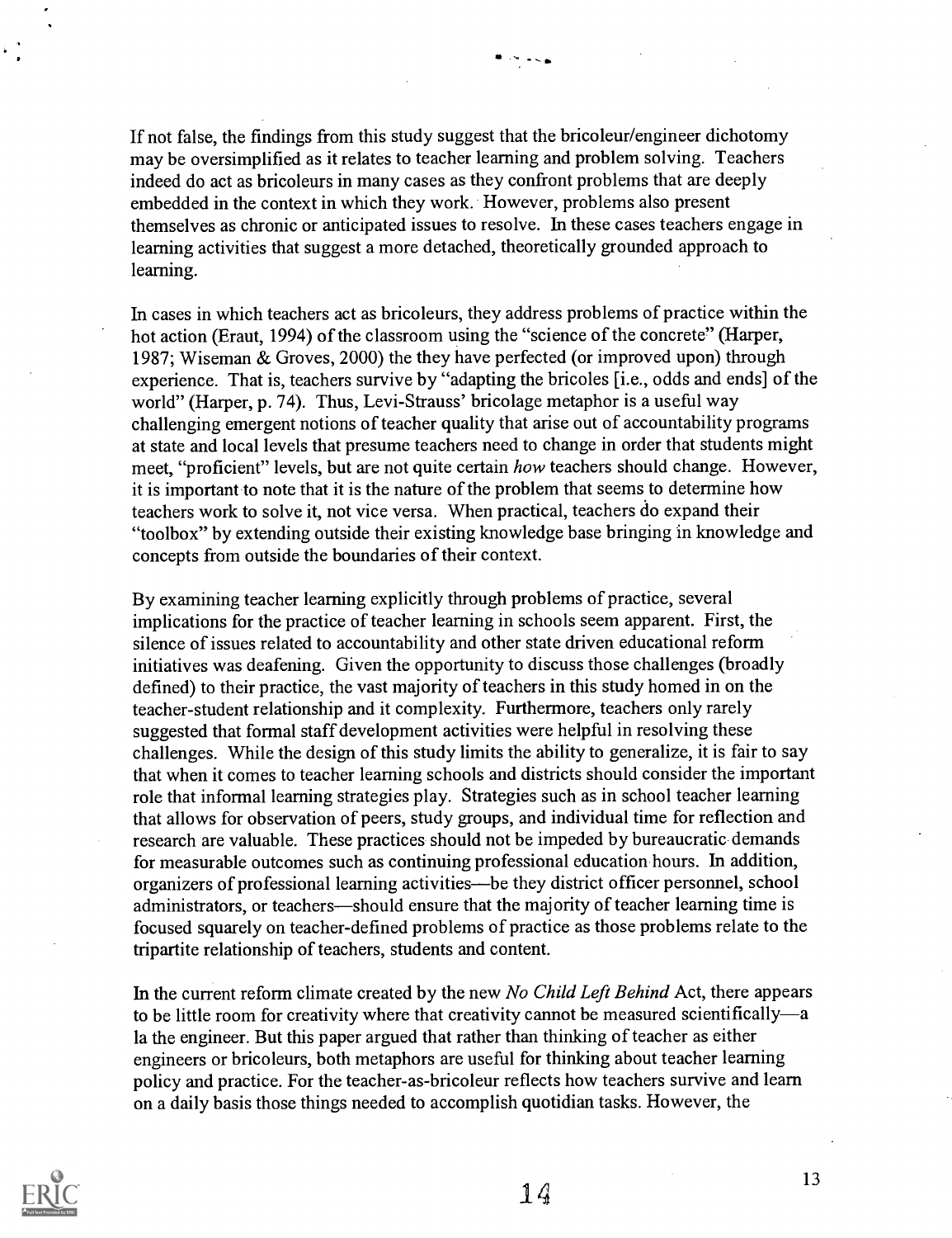perspective of the engineer is also useful and congruent with notions of teachers as professionals. That is, that teachers should be open to researching, developing and adapting to their practice new ideas and practices whose origins lie outside the confines of their own professional worlds.

#### References

- Eraut, M. (1994). Developing professional knowledge and competence. London: Falmer Press.
- Grant, C. A., & Sleeter, C. E. (1987). Who determines teacher work? The debate continues. Teaching & Teacher Education, 3(1), 61-64.
- Harper, D. (1987). Working knowledge: Skill and community in a small workshop. Berkeley: University of California Press.
- Hatton, E. (1989). Levi-Strauss's Bricolage and theorizing teachers' work. Anthropology & Education Quarterly, 20, 74-96.
- Hawley, W. D., & Valli, L. (1999). The essentials of effective professional development: A new consensus. In L. Darling-Hammond & G. Sykes (Eds.), Teaching as the learning profession: Handbook of policy and practice (pp. 127-150). San Francisco: Jossey-Bass.
- Levi-Strauss, C. (1966). The savage mind. Chicago: The University of Chicago Press.
- Little, J. W. (1999). Organizing schools for teacher learning. In L. Darling-Hammond & G. Sykes (Eds.), Teaching as the learning profession: Handbook of policy and practice (pp. 233-262). San Francisco: Jossey-Bass.
- Scribner, J. P. (1999). Professional development: Untangling the influence of work context on teacher learning. Educational Administration Quarterly, 35(1), 238-266.
- Thompson, C. L., & Zeuli, J. S. (1999). The frame and tapestry: Standards-based reform and professional development. In L. Darling-Hammond & G. Sykes (Eds.), Teaching as the learning profession: Handbook of policy and practice (pp. 341- 375). San Francisco: Jossey-Bass.

Weick, K. E. (2001). Making sense of the organization. Malden, MA: Blackwell.

Wiseman, B., & Groves, J. (2000). Introducing Levi-Strauss and Structural Anthropology. Cambridge: Icon Books.



14

 $\mathcal{L}_{\mathcal{F},\mathcal{F}}$ 

X  $\mathbf{x}^{\prime}$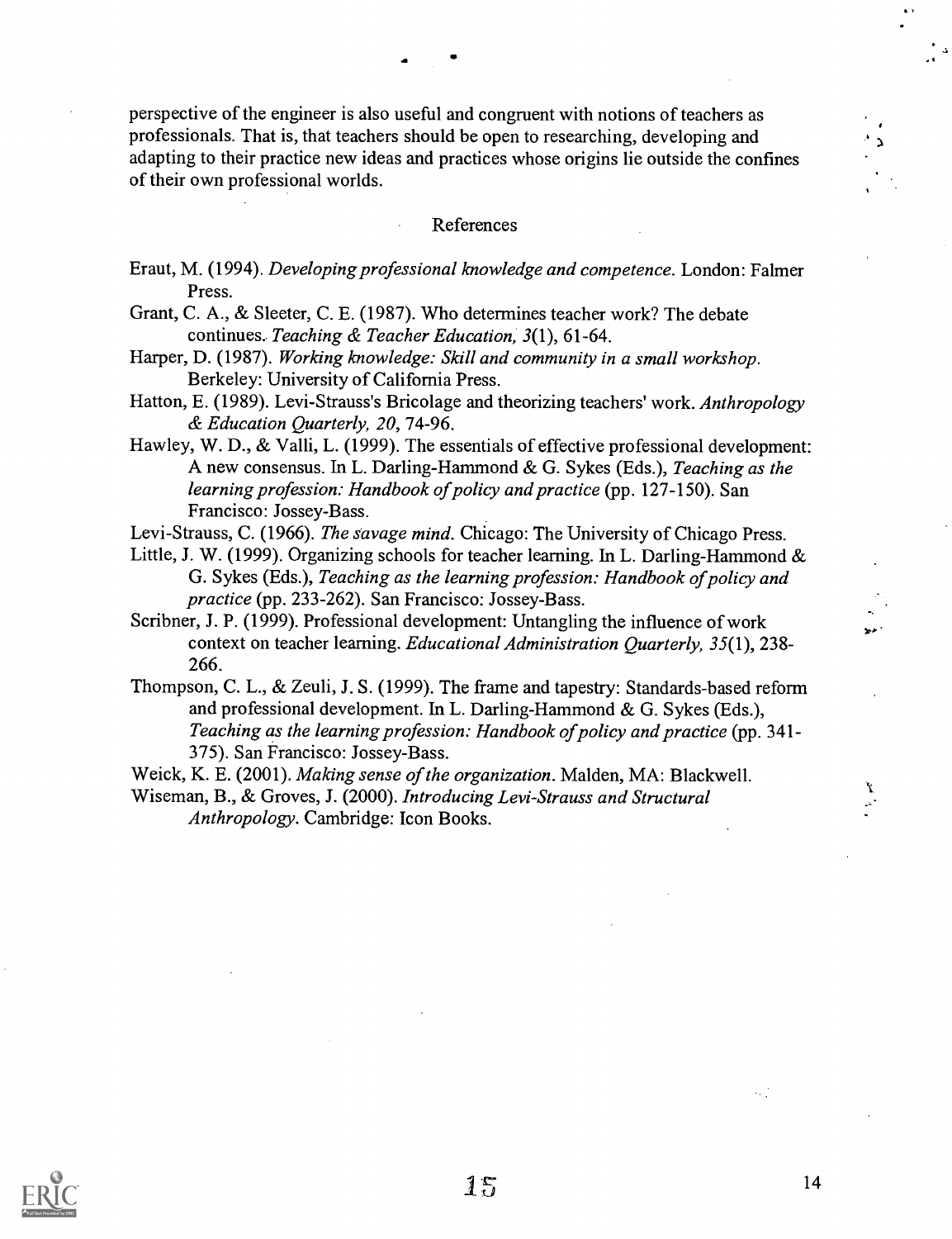

U.S. Department of Education

Office of Educational Research and Improvement (OERI) National Library of Education (NLE) Educational Resources Information Center (ERIC)



# REPRODUCTION RELEASE

(Specific Document)

## I. DOCUMENT IDENTIFICATION:

| Title: Do-it-yourselfers or Engineers? Bricolage as a Metaphor<br>for Teacher Work and Learning |                          |  |  |  |
|-------------------------------------------------------------------------------------------------|--------------------------|--|--|--|
| Author(s): Jay Paredes Scribner                                                                 |                          |  |  |  |
| corporate Source: University of Missuri-Columbia                                                | <b>Publication Date:</b> |  |  |  |
|                                                                                                 | April 2003               |  |  |  |

## II. REPRODUCTION RELEASE:

In order to disseminate as widely as possible timely and significant materials of interest to the educational community, documents announced in the monthly abstract journal of the ERIC system, Resources in Education (RIE), are usually made available to users in microfiche, reproduced paper copy, and electronic media, and sold through the ERIC Document Reproduction Service (EDRS). Credit is given to the source of each document, and, if reproduction release is granted, one of the following notices is affixed to the document.

If permission is granted to reproduce and disseminate the identified document, please CHECK ONE of the following three options and sign at the bottom of the page.



l hereby grant to the Educationel Resources Informetion Center (ERIC) nonexclusive permission to reproduce end disseminete this<br>document es indiceted ebove. Reproduction from the ERIC microfiche or electronic medie by pers its system contractors requires permission from the copyright holder. Exception is mede for non-profit reproduction by libraries end other<br>service egencies to setisfy informetion needs of educetors in response to discrete

Sign here,  $\rightarrow$ please

| Signature:<br><i>\lwle</i><br>$\mathscr{A}$ | Printed Name/Position/Title:<br>Juv Paredes Scribner/Associate Professor/Dr. |
|---------------------------------------------|------------------------------------------------------------------------------|
| Orgenizhijkn/Adafess: 202 Hill Heill        | Telephone: 5-73-884-1708   FAX: 5-73-884-5-714                               |
| Columbia, MO 65211                          | E-Mail Address:<br>Scribnerie missouri.<br>Date:<br>6117/02                  |
|                                             | ea u<br>$\mathbf{z}$                                                         |